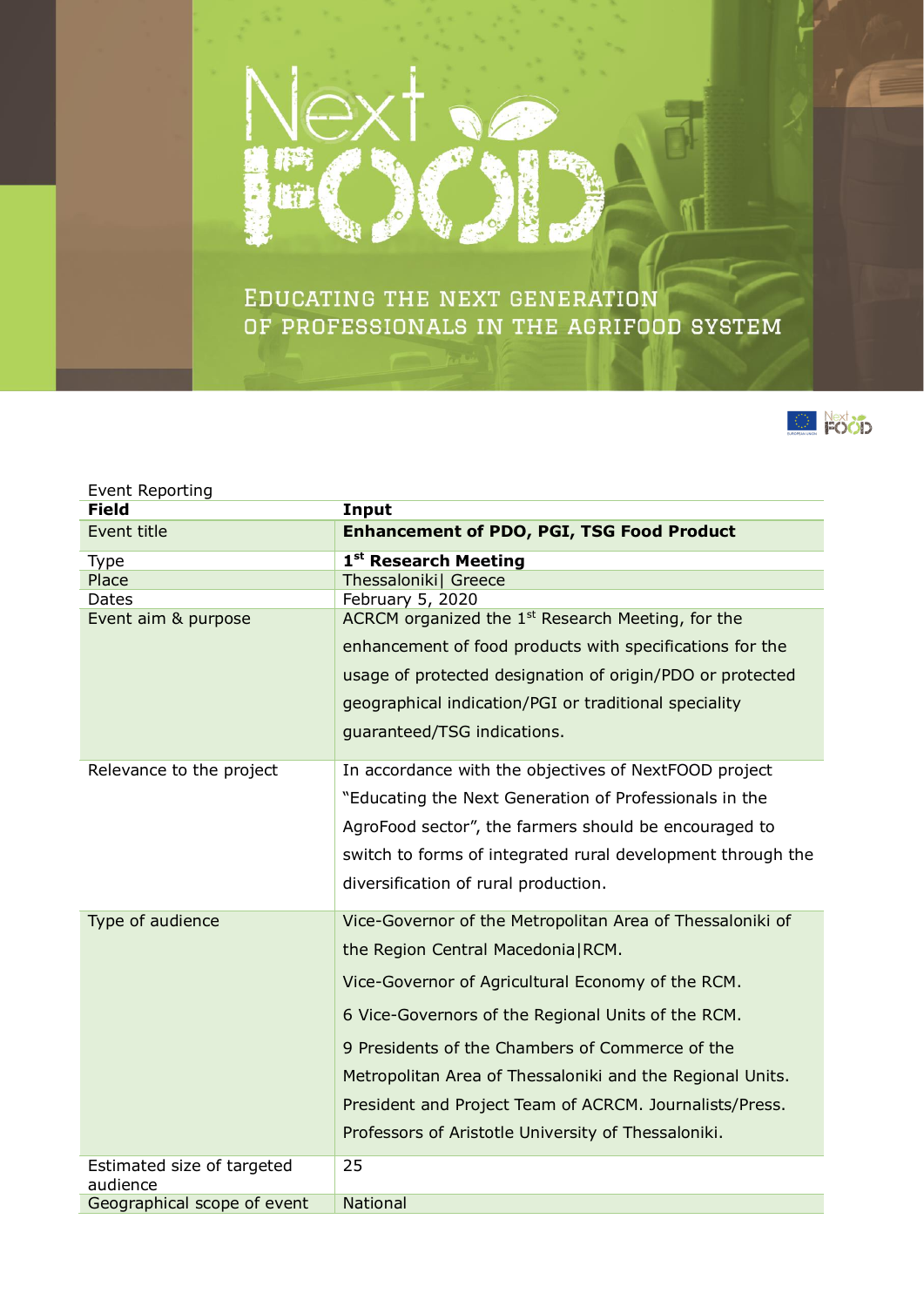| Partner(s) involved        | <b>ACRCM</b>                                                                                                                                                                                                                                                                                    |
|----------------------------|-------------------------------------------------------------------------------------------------------------------------------------------------------------------------------------------------------------------------------------------------------------------------------------------------|
| Goal of presence           | The President of ACRCM Konstantinos Kiltidis, the Vice-<br>Governors and the Presidents of the Chambers of                                                                                                                                                                                      |
|                            | Commerces of the Region, identified the food products and<br>focused on the procedures for the registration applications.                                                                                                                                                                       |
| Feedback from the audience | Aristotle University of Thessaloniki, shared their expertise in<br>relation to the project "FoodOmicsGR National Research<br>Infrastructure Comprehensive Characterization of Foods"<br>which aims to characterize food products as PDO, PGI and<br>TSG and support R&D in the AgroFood Sector. |
| Stakeholders engaged       |                                                                                                                                                                                                                                                                                                 |



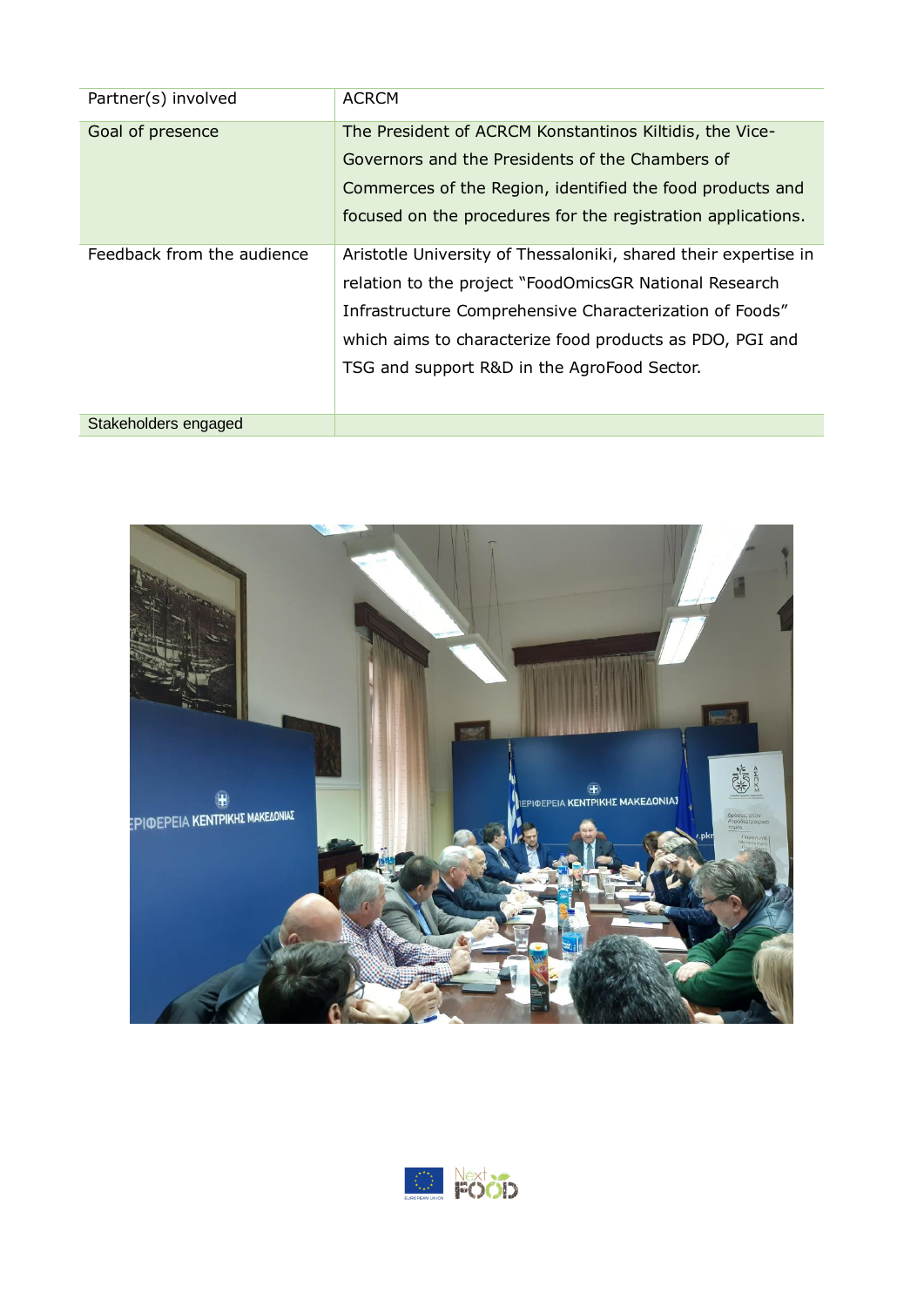## **PRESS RELEASE**

## **Agronutritional Cooperation Region Central Macedonia | ACRCM**

## **1 st Research Meeting | Enhancement of PDO, PGI, TSG Food Products**

ACRCM organized the 1<sup>st</sup> Research Meeting, for the enhancement of food products with specifications for the usage of protected designation of origin/PDO or protected geographical indication/PGI or traditional speciality guaranteed/TSG indications.

The President of ACRCM Konstantinos Kiltidis, the Vice-Governors and the Presidents of the Chambers of Commerce of the Region, identified the food products and focused on the procedures for the registration applications.

Aristotle University of Thessaloniki, shared their expertise in relation to the project "FoodOmicsGR National Research Infrastructure Comprehensive Characterization of Foods" which aims to characterize food products as PDO, PGI and TSG and support R&D in the AgroFood Sector.

In accordance with the objectives of NextFOOD project "Educating the Next Generation of Professionals in the AgroFood sector", the farmers should be encouraged to switch to forms of integrated rural development through the diversification of rural production.

Furthermore, the producers will promote easily their products with special characteristics and the consumers will buy quality products with guarantees for the production, processing and geographic origin.

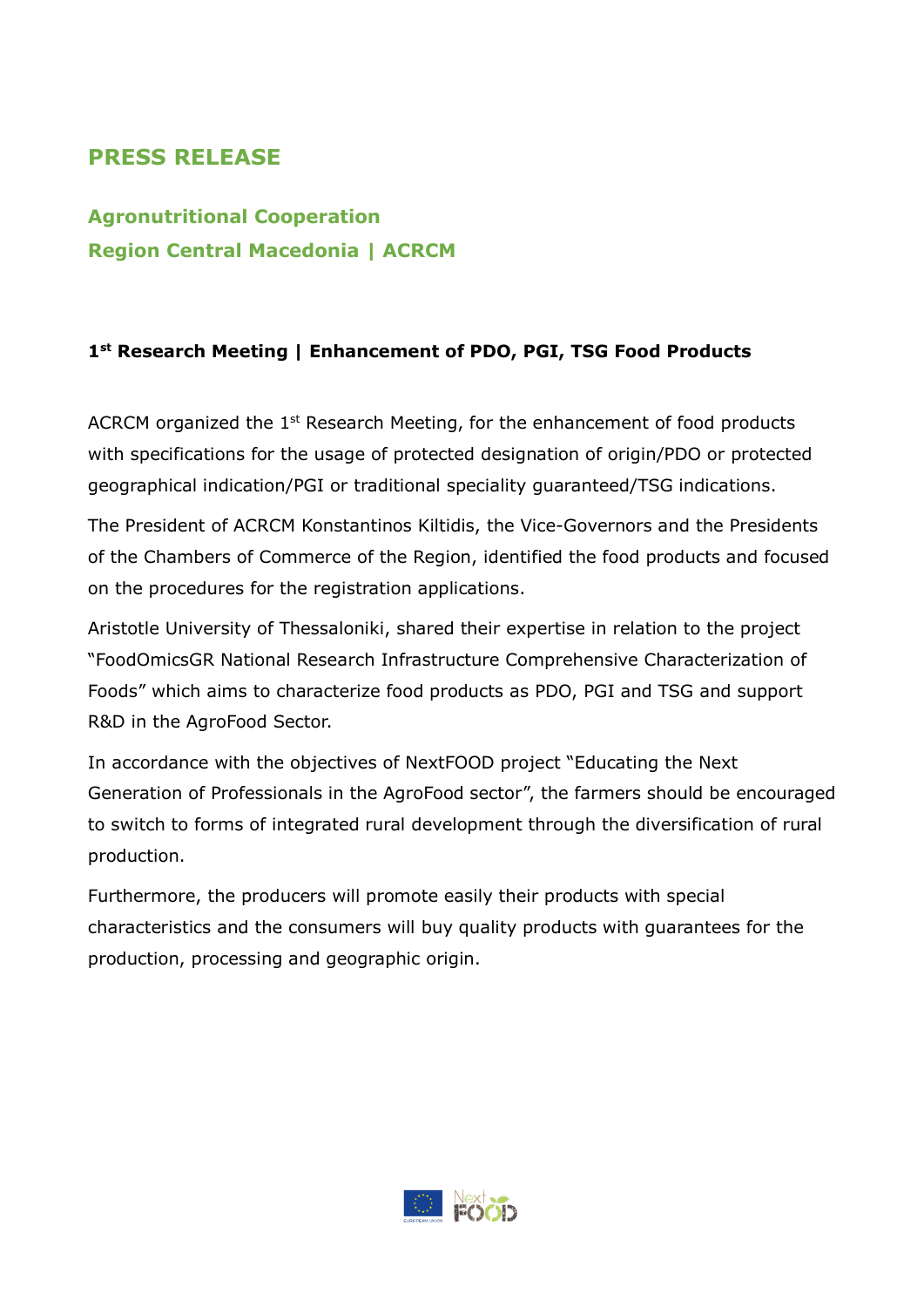